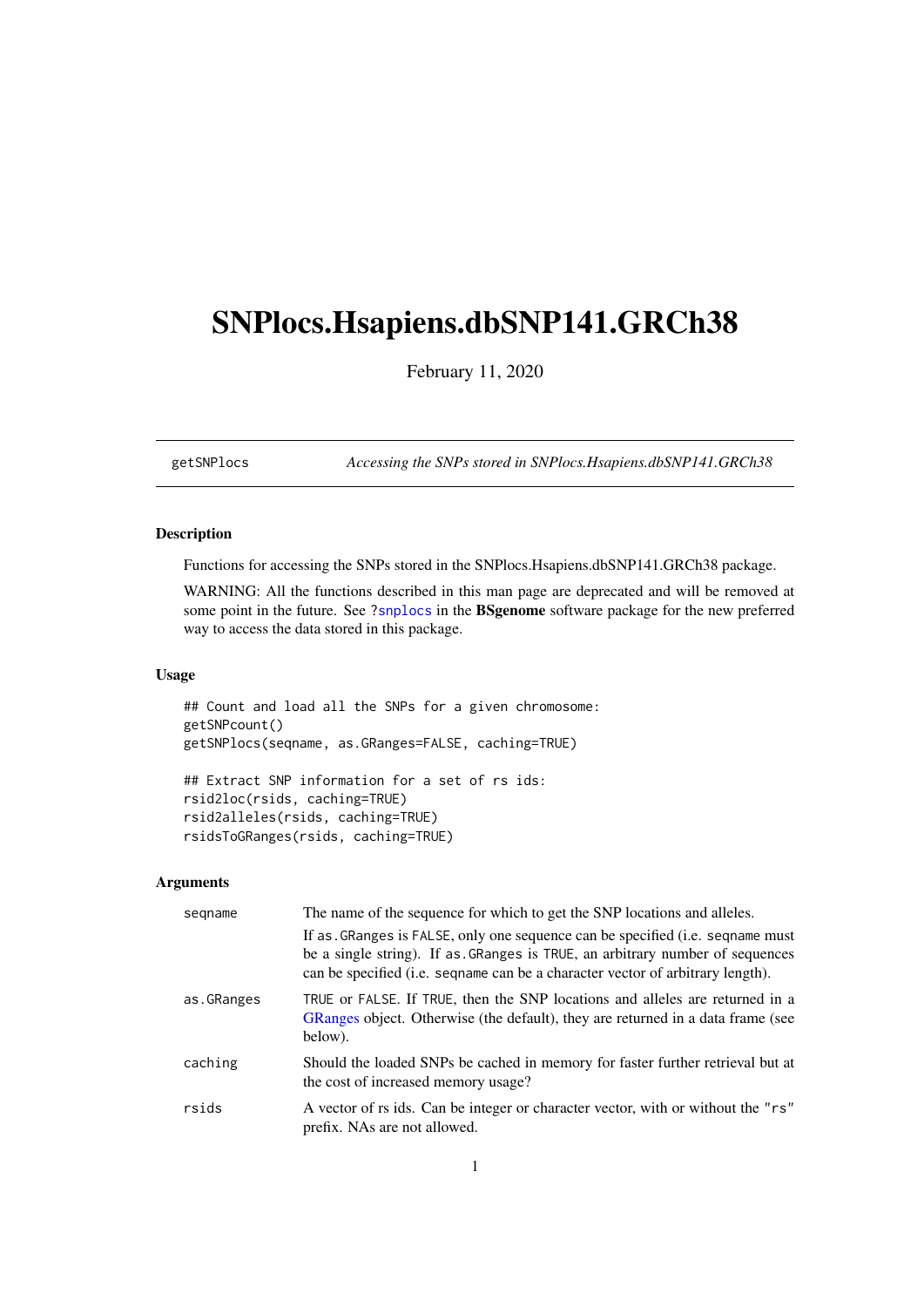#### <span id="page-1-0"></span>Details

See [SNPlocs.Hsapiens.dbSNP141.GRCh38](#page-2-0) for general information about this package.

The SNP data are split by chromosome (1-22, X, Y, MT) i.e. the package contains one data set per chromosome, each of them being a serialized data frame with 1 row per SNP and the 2 following columns:

- loc: The 1-based location of the SNP relative to the first base at the 5' end of the plus strand of the reference sequence.
- alleles: A raw vector with no NAs which can be converted into a character vector containing the alleles for each SNP represented by an IUPAC nucleotide ambiguity code (see [?IUPAC\\_CODE\\_MAP](#page-0-0) in the Biostrings package for more information).

Note that those data sets are not intended to be used directly but the user should instead use the getSNPcount and getSNPlocs convenience wrappers for loading the SNP data. When used with as.GRanges=FALSE (the default), getSNPlocs returns a data frame with 1 row per SNP and the 3 following columns:

- RefSNP\_id: RefSNP ID (aka "rs id") with "rs" prefix removed. Character vector with no NAs and no duplicates.
- alleles\_as\_ambig: A character vector with no NAs containing the alleles for each SNP represented by an IUPAC nucleotide ambiguity code.
- loc: Same as for the 2-col serialized data frame described previously.

#### Value

getSNPcount returns a named integer vector containing the number of SNPs for each sequence in the reference genome.

By default (as.GRanges=FALSE), getSNPlocs returns the 3-col data frame described above containing the SNP data for the specified chromosome. Otherwise (as.GRanges=TRUE), it returns a [GRanges](#page-0-0) object with extra columns "RefSNP\_id" and "alleles\_as\_ambig". Note that all the ele-ments (genomic ranges) in this [GRanges](#page-0-0) object have their strand set to "+" and that all the sequence lengths are set to NA.

rsid2loc and rsid2alleles both return a named vector (integer vector for the former, character vector for the latter) where each (name, value) pair corresponds to a supplied rs id. For both functions the name in (name, value) is the chromosome of the rs id. The value in (name, value) is the position of the rs id on the chromosome for rsid2loc, and a single IUPAC code representing the associated alleles for rsid2alleles.

rsidsToGRanges returns a [GRanges](#page-0-0) object similar to the one returned by getSNPlocs (when used with as.GRanges=TRUE) and where each element corresponds to a supplied rs id.

#### Author(s)

H. Pages

#### See Also

- [snplocs](#page-0-0) in the **BSgenome** software package for the new preferred way to access the data stored in this package.
- [SNPlocs.Hsapiens.dbSNP141.GRCh38](#page-2-0)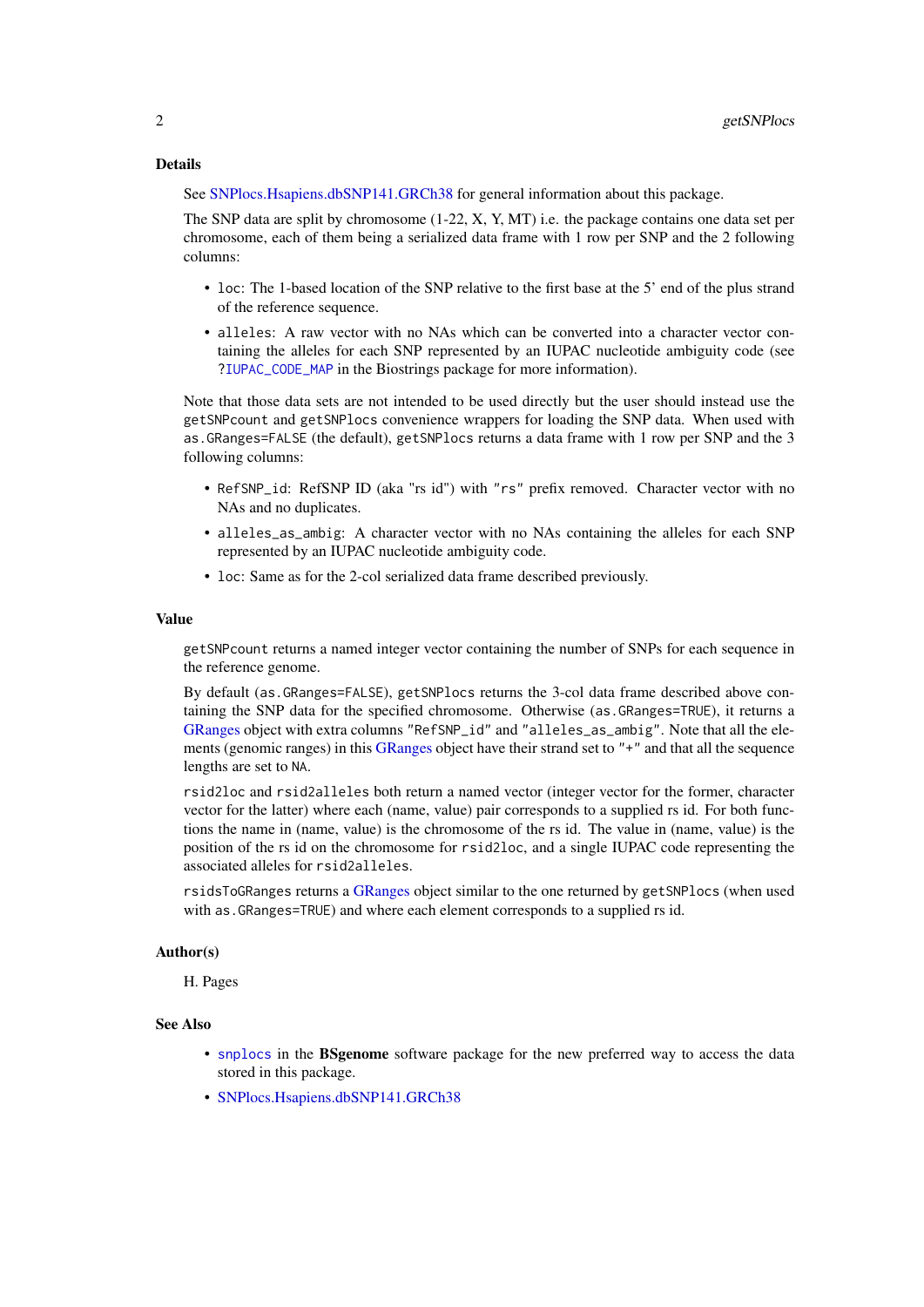<span id="page-2-1"></span><span id="page-2-0"></span>SNPlocs.Hsapiens.dbSNP141.GRCh38

*The SNPlocs.Hsapiens.dbSNP141.GRCh38 package*

# **Description**

This package contains SNP locations and alleles for Homo sapiens extracted from dbSNP Build 141.

#### **Details**

SNPs from dbSNP were filtered to keep only those satisfying the 3 following criteria:

- The SNP is a single-base substitution i.e. its type is "snp". Other types used by dbSNP are: "indel", "mixed", "microsatellite", "named-locus", "multinucleotide-polymorphism", etc... All those SNPs were dropped.
- The SNP is marked as notwithdrawn.
- A *single* location on the reference genome (GRCh38) is reported for the SNP, and this location is on chromosomes 1-22, X, Y, or MT.

SNPlocs packages always store the alleles corresponding to the *plus* strand, whatever the strand reported by dbSNP is (which is achieved by storing the complement of the alleles reported by dbSNP for SNPs located on the minus strand). In other words, in a SNPlocs package, all the SNPs are considered to be on the plus strand and everything is reported with respect to that strand.

#### Note

The source data files used for this package were created by the dbSNP Development Team at NCBI on May 1st, 2014.

The SNPs in this package can be "injected" in BSgenome.Hsapiens.NCBI.GRCh38 or BSgenome.Hsapiens.UCSC.hg38 and will land at the correct location.

See [http://www.ncbi.nlm.nih.gov/assembly/GCF\\_000001405.26/](http://www.ncbi.nlm.nih.gov/assembly/GCF_000001405.26/) for more information about the GRCh38 assembly.

See <http://www.ncbi.nlm.nih.gov/snp>, the SNP Home at NCBI, for more information about dbSNP.

See [?injectSNPs](#page-0-0) in the BSgenome software package for more information about the SNP injection mechanism.

See <http://genome.ucsc.edu/cgi-bin/hgGateway?db=hg38> for the UCSC Genome Browser based on the hg38 assembly. Note hg38 and GRCh38 are the same assemblies (i.e. the 455 genomic sequences in both of them are the same), except that they use different conventions to name the sequences (i.e. for the chromosome and scaffold names).

# Author(s)

H. Pages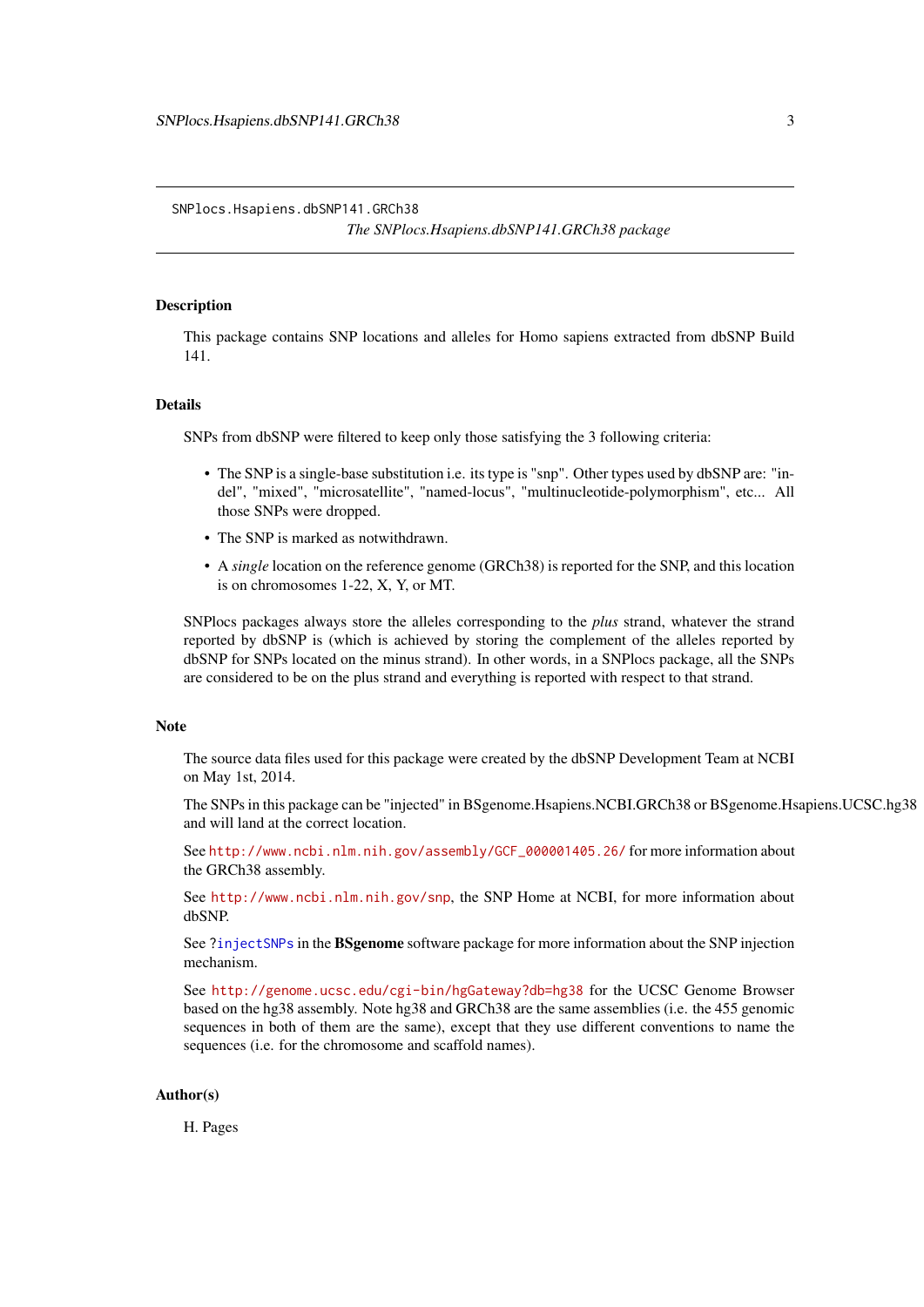#### <span id="page-3-0"></span>References

Genome Reference Consortium at NCBI: [http://www.ncbi.nlm.nih.gov/projects/genome/](http://www.ncbi.nlm.nih.gov/projects/genome/assembly/grc/) [assembly/grc/](http://www.ncbi.nlm.nih.gov/projects/genome/assembly/grc/)

SNP Home at NCBI: <http://www.ncbi.nlm.nih.gov/snp>

dbSNP Human BUILD 141 announcement: [http://www.ncbi.nlm.nih.gov/mailman/pipermail](http://www.ncbi.nlm.nih.gov/mailman/pipermail/dbsnp-announce/2014q2/000139.html)/ [dbsnp-announce/2014q2/000139.html](http://www.ncbi.nlm.nih.gov/mailman/pipermail/dbsnp-announce/2014q2/000139.html)

UCSC Genome Browser based on the hg38 assembly: [http://genome.ucsc.edu/cgi-bin/hgGate](http://genome.ucsc.edu/cgi-bin/hgGateway?db=hg38)way? [db=hg38](http://genome.ucsc.edu/cgi-bin/hgGateway?db=hg38)

# See Also

- [snplocs](#page-0-0) in the BSgenome software package for how to access the data stored in this package.
- [IUPAC\\_CODE\\_MAP](#page-0-0) in the Biostrings package.
- The [GRanges](#page-0-0) class in the GenomicRanges package.
- [injectSNPs](#page-0-0) in the **BSgenome** software package for SNP injection.
- The VariantAnnotation software package to annotate variants with respect to location and amino acid coding.

#### Examples

```
## ---------------------------------------------------------------------
## A. BASIC USAGE
## ---------------------------------------------------------------------
snps <- SNPlocs.Hsapiens.dbSNP141.GRCh38
snpcount(snps)
## Get the locations and alleles of all SNPs on chromosome 22:
ch22snps <- snplocs(snps, "ch22")
dim(ch22snps)
colnames(ch22snps)
head(ch22snps)
## Get the locations and alleles of all SNPs on chromosomes 22 and MT
## as a GRanges object:
snplocs(snps, c("ch22", "chMT"), as.GRanges=TRUE)
## ---------------------------------------------------------------------
## B. EXTRACT SNP INFORMATION FOR A SET OF RS IDS...
## ---------------------------------------------------------------------
## ... and return it in a GRanges object:
my_rsids <- c("rs2639606", "rs75264089", "rs73396229", "rs55871206",
              "rs10932221", "rs56219727", "rs73709730", "rs55838886",
              "rs3734153", "rs79381275", "rs1516535")
gr <- snpid2grange(snps, my_rsids)
## Translate the IUPAC ambiguity codes used to represent the alleles
## into nucleotides:
IUPAC_CODE_MAP[mcols(gr)$alleles_as_ambig]
## ---------------------------------------------------------------------
## C. INJECTION IN THE REFERENCE GENOME
## ---------------------------------------------------------------------
```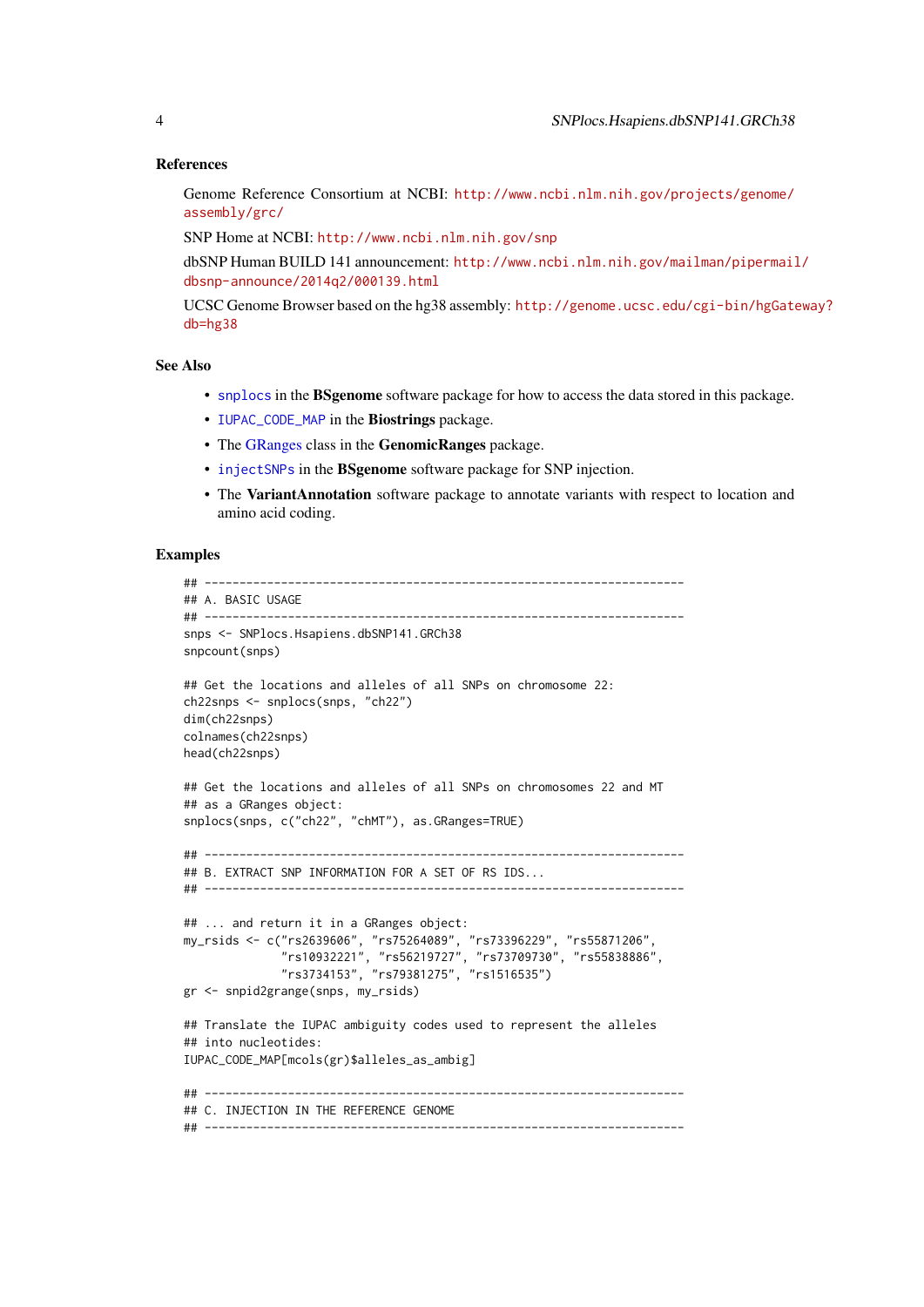```
library(BSgenome.Hsapiens.NCBI.GRCh38)
genome <- BSgenome.Hsapiens.NCBI.GRCh38
genome
genome2 <- injectSNPs(genome, "SNPlocs.Hsapiens.dbSNP141.GRCh38")
genome2 # note the additional line "with SNPs injected from..."
alphabetFrequency(genome[["22"]])
alphabetFrequency(genome2[["22"]])
## Get the number of nucleotides that were modified by this injection:
neditAt(genome[["22"]], genome2[["22"]]) # 737750
## ---------------------------------------------------------------------
## D. SOME BASIC QUALITY CONTROL (WITH SURPRISING RESULTS!)
## ---------------------------------------------------------------------
## Note that dbSNP can assign distinct ids to SNPs located at the same
## position:
any(duplicated(ch22snps$RefSNP_id)) # rs ids are all distinct...
any(duplicated(ch22snps$loc)) # but some locations are repeated!
ch22snps <- ch22snps[order(ch22snps$loc), ] # sort by location
which(duplicated(ch22snps$loc))[1:2] # 106, 558
ch22snps[103:108, ] # rs9617549 and rs199758506 share the same location
                     # (10874444) and alleles (Y, i.e. C/T)
## Also note that not all SNP alleles are consistent with the GRCh38
## genomic sequences i.e. the alleles reported for a given SNP are not
## always compatible with the nucleotide found at the SNP location in
## GRCh38. For example, to get the number of inconsistent SNPs in chr1:
ch1snps <- snplocs(snps, "ch1")
all_alleles <- DNAString(paste(ch1snps$alleles_as_ambig, collapse=""))
nchar(all_alleles) # 4160510 SNPs on chr1
neditAt(genome[["1"]][ch1snps$loc], all_alleles, fixed=FALSE)
```
## ==> 57641 SNPs (1.385%) are inconsistent with GRCh38 chr1!